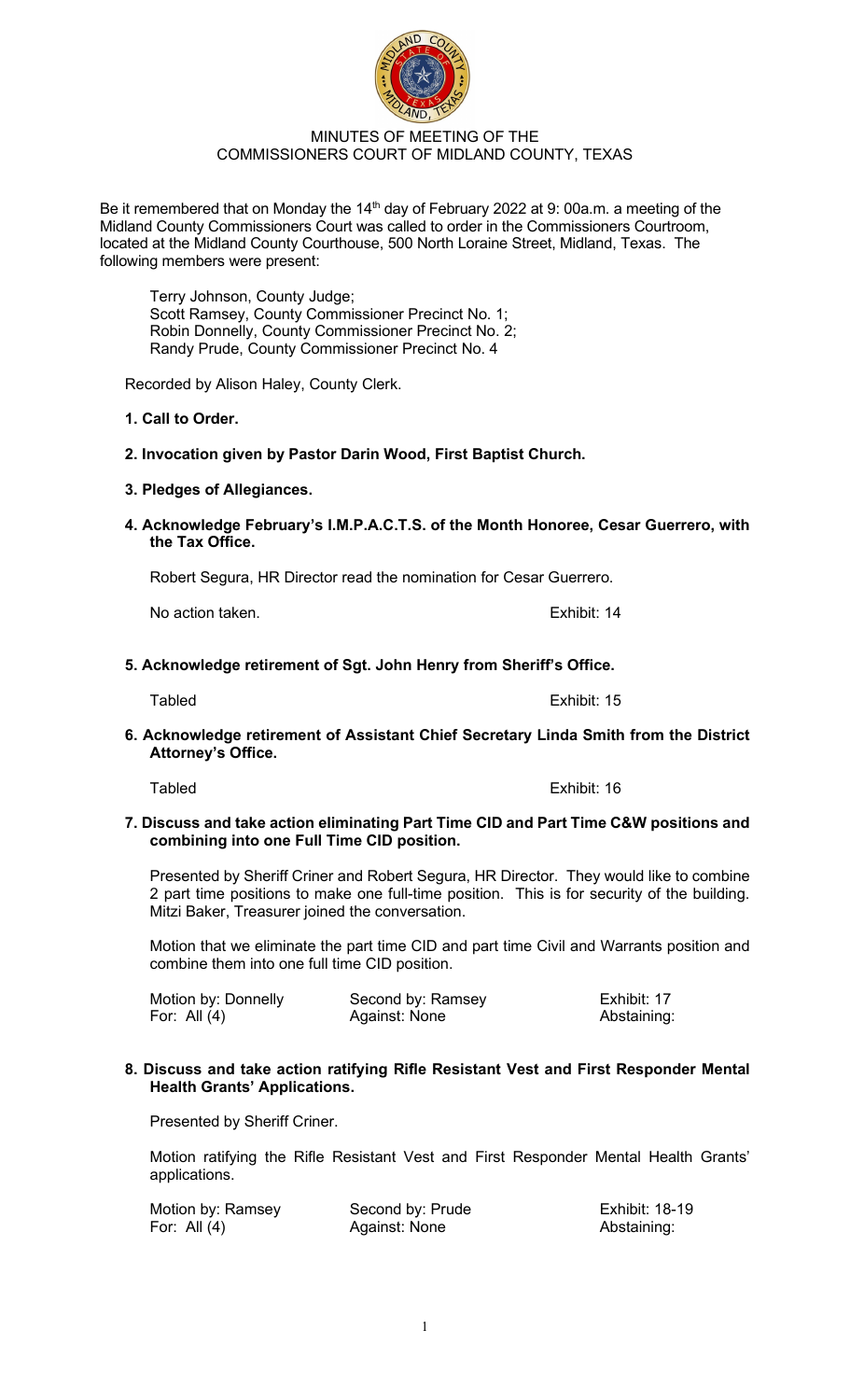## **9. Discuss and take action authorizing the County Judge to sign the HIDTA 2022 Grant Application.**

Presented by Sheriff Criner. This is a grant they share with the DA's office.

Motion to authorize the County Judge to sign the HIDTA 2022 grant application.

| Motion by: Prude | Second by: Donnelly | <b>Exhibit: 20-28</b> |
|------------------|---------------------|-----------------------|
| For: All $(4)$   | Against: None       | Abstaining:           |

## **10. Discuss and take action on donation in the amount of \$15,000.00 from Plains Marketing, L.P. for bulletproof vest for Sheriff's Office.**

Presented by Sheriff Criner.

Motion accepting the donation of \$15,000.00 from Plains Marketing, L.P. for the donation of bulletproof vest account.

| Motion by: Ramsey | Second by: Donnelly | <b>Exhibit: 29-32</b> |
|-------------------|---------------------|-----------------------|
| For: All (4)      | Against: None       | Abstaining:           |

## **11. Discuss and take action on budget amendment of \$15,000.00 for bulletproof vests for Sheriff's Office.**

Presented by Sheriff Criner.

Motion to approve the budget amendment of \$15,000.00 for bulletproof vest for the Sheriff's Office.

| Motion by: Prude | Second by: Donnelly | <b>Exhibit: 33-34</b> |
|------------------|---------------------|-----------------------|
| For: All (4)     | Against: None       | Abstaining:           |

#### **12. Discuss and take action on donation in the amount of \$500.00 from Sewell Ford Lincoln for Sheriff's donation account.**

Presented by Sheriff Criner and Chief Deputy Benny Matlock. Veronica Morales, Auditor joined the conversation.

Motion that we accept the donation in the amount of \$500.00 from Sewell Ford Lincoln for the Sheriff's Office general donation account.

| Motion by: Donnelly | Second by: Ramsey | <b>Exhibit: 35-38</b> |
|---------------------|-------------------|-----------------------|
| For: All $(4)$      | Against: None     | Abstaining:           |

#### **13. Discuss and take action on budget amendment of \$500.00 for purchase of food for Sheriff's Office.**

Presented by Chief Deputy Benny Matlock.

Motion authorizing budget amendment for the Sheriff's Office general donation revenue line item of \$500.00 from Sewell Ford.

| Motion by: Ramsey | Second by: Donnelly | Exhibit: 39-40 |
|-------------------|---------------------|----------------|
| For: All $(4)$    | Against: None       | Abstaining:    |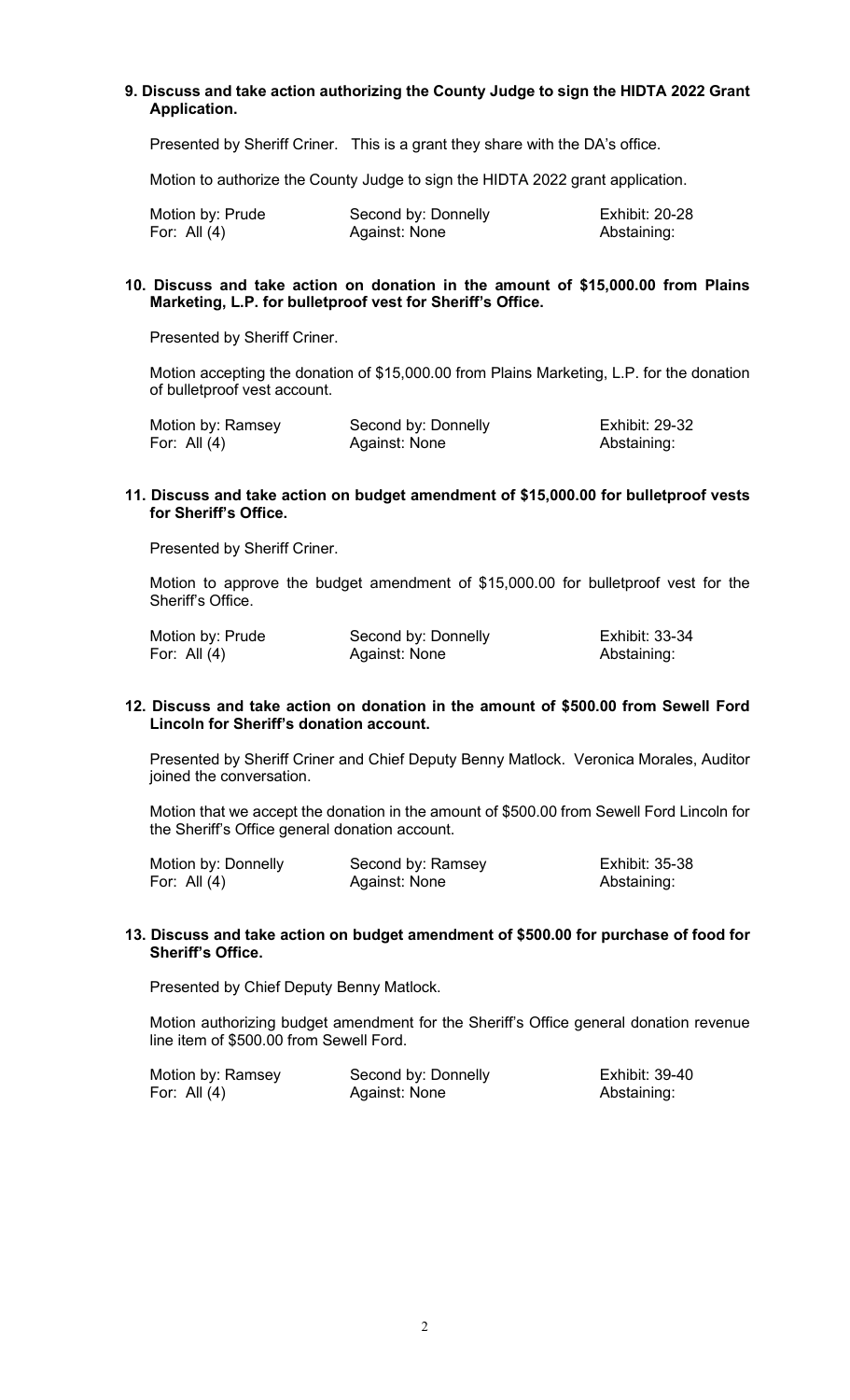## **14. Discuss and take action on reimbursement to Chief Benny Matlock for food purchased for Big Bend Law Enforcement Association Meeting.**

Presented by Chief Deputy Benny Matlock. The Auditor noted the amount is \$326.37.

Motion that we authorize reimbursement of payment to Benny Matlock for food purchased for Big Bend Law Enforcement Association meeting.

| Motion by: Donnelly | Second by: Ramsey | Exhibit: 41-42 |
|---------------------|-------------------|----------------|
| For: All $(4)$      | Against: None     | Abstaining:    |

#### **15. Discuss and take action reimbursing Chief Benny Matlock for additional bill for purchase of food for Big Bend Law Enforcement Association Meeting.**

Tabled.

#### **16. Acknowledge Detention Fees for January 2022.**

Presented by Sheriff Criner.

Motion to acknowledge the court fees collected by the Sheriff's Office.

| Motion by: Ramsey | Second by: Donnelly | <b>Exhibit: 43-44</b> |
|-------------------|---------------------|-----------------------|
| For: All (4)      | Against: None       | Abstaining:           |

#### **17. Acknowledge C&W Fee Collection report for January 2022.**

Presented by Sheriff Criner.

Motion to acknowledge.

| Motion by: Donnelly | Second by: Ramsey | <b>Exhibit: 45-46</b> |
|---------------------|-------------------|-----------------------|
| For: All $(4)$      | Against: None     | Abstaining:           |

#### **18. Acknowledge Monthly Collections Reports/Status Update for JP 1.**

Presented by Judge Terry Luck, Justice of the Peace Precinct 1.

Motion to acknowledge the January JP 1 collections report.

| Motion by: Ramsey | Second by: Donnelly | Exhibit: 47-64 |
|-------------------|---------------------|----------------|
| For: All $(4)$    | Against: None       | Abstaining:    |

#### **19. Discuss and take action on court minutes from January 24 & 31, 2022.**

Presented by Alison Haley, County Clerk.

Motion to approve court minutes for January 24 and 31, 2022.

| Motion by: Ramsey | Second by: Prude | Exhibit: 65 |
|-------------------|------------------|-------------|
| For: All $(4)$    | Against: None    | Abstaining: |

#### **20. Discuss and take action on court fees for County and District Clerks' Offices.**

Alison Haley, County Clerk presented the fees for January 2022.

Motion to acknowledge.

| Motion by: Donnelly | Second by: Ramsey | <b>Exhibit: 66-79</b> |
|---------------------|-------------------|-----------------------|
| For: All $(4)$      | Against: None     | Abstaining:           |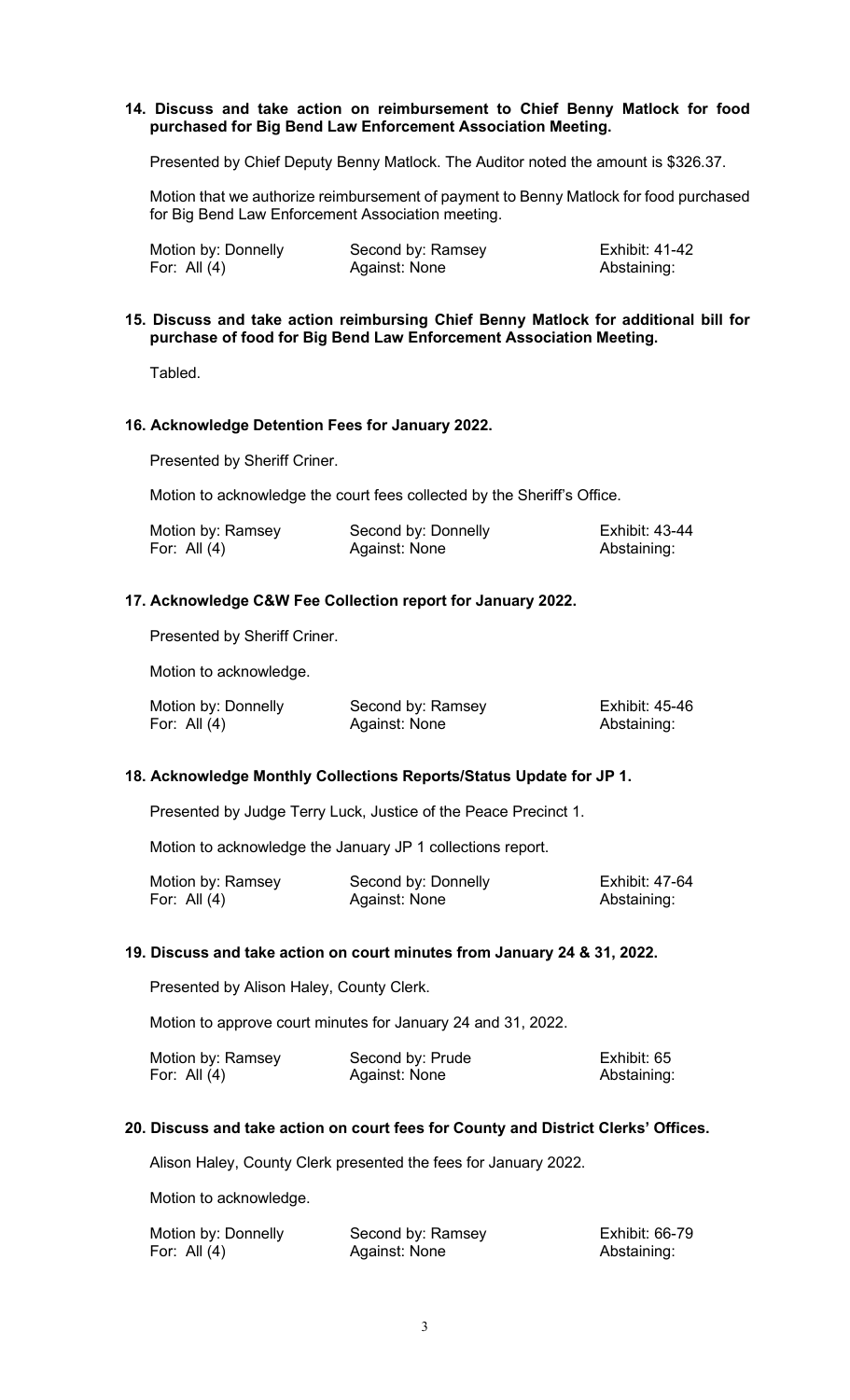# **21. Acknowledge the Quarterly Sick Leave Pool Report.**

Presented by Mitzi Baker, Treasurer.

Motion to acknowledge the quarterly sick leave report.

| Motion by: Ramsey | Second by: Donnelly | <b>Exhibit: 80-81</b> |
|-------------------|---------------------|-----------------------|
| For: All (4)      | Against: None       | Abstaining:           |

#### **22. Acknowledge the Quarterly Investment Report.**

Presented by Mitzi Baker, Treasurer.

Motion to acknowledge.

| Motion by: Donnelly | Second by: Ramsey | <b>Exhibit: 82-87</b> |
|---------------------|-------------------|-----------------------|
| For: All $(4)$      | Against: None     | Abstaining:           |

#### **23. Discuss and take action on personnel memoranda.**

Presented by Mitzi Baker, Treasurer.

Motion to acknowledge personnel memoranda.

| Motion by: Prude | Second by: Donnelly | <b>Exhibit: 88-89</b> |
|------------------|---------------------|-----------------------|
| For: All $(4)$   | Against: None       | Abstaining:           |

#### **24. Discuss and take action on line item transfers.**

Presented by Veronica Morales, Auditor. There were a few exceptions discussed.

Motion to approve all line item transfers.

| Motion by: Ramsey | Second by: Donnelly | Exhibit: 90-118 |
|-------------------|---------------------|-----------------|
| For: All $(4)$    | Against: None       | Abstaining:     |

## *Recalled by Commissioner Donnelly for item 43*

Motion that we do a line-item transfer from 200-900 in the amount of \$17,700.00 to 100- 20.

| Motion by: Donnelly | Second by: Ramsey | Exhibit:    |
|---------------------|-------------------|-------------|
| For: All $(4)$      | Against: None     | Abstaining: |

#### **25. Discuss and take action on bills and wire transfers.**

Presented by Veronica Morales, Auditor. There were a few exceptions discussed. Additional bill for Burns Architecture for \$3,200.00.

Motion to pay all bills.

| Motion by: Donnelly | Second by: Ramsey | Exhibit: 119-128 |
|---------------------|-------------------|------------------|
| For: All (4)        | Against: None     | Abstaining:      |

## *Recalled by the Auditor.*

Veronica Morales, Auditor presented the Burns Architecture bill for \$53,200.00 for one invoice and a second invoice for \$13,300.00.

Motion that we approve the payment to Burns of \$66,500.00

| Motion by: Donnelly | Second by: Ramsey | Exhibit: 128 |
|---------------------|-------------------|--------------|
| For: All $(4)$      | Against: None     | Abstaining:  |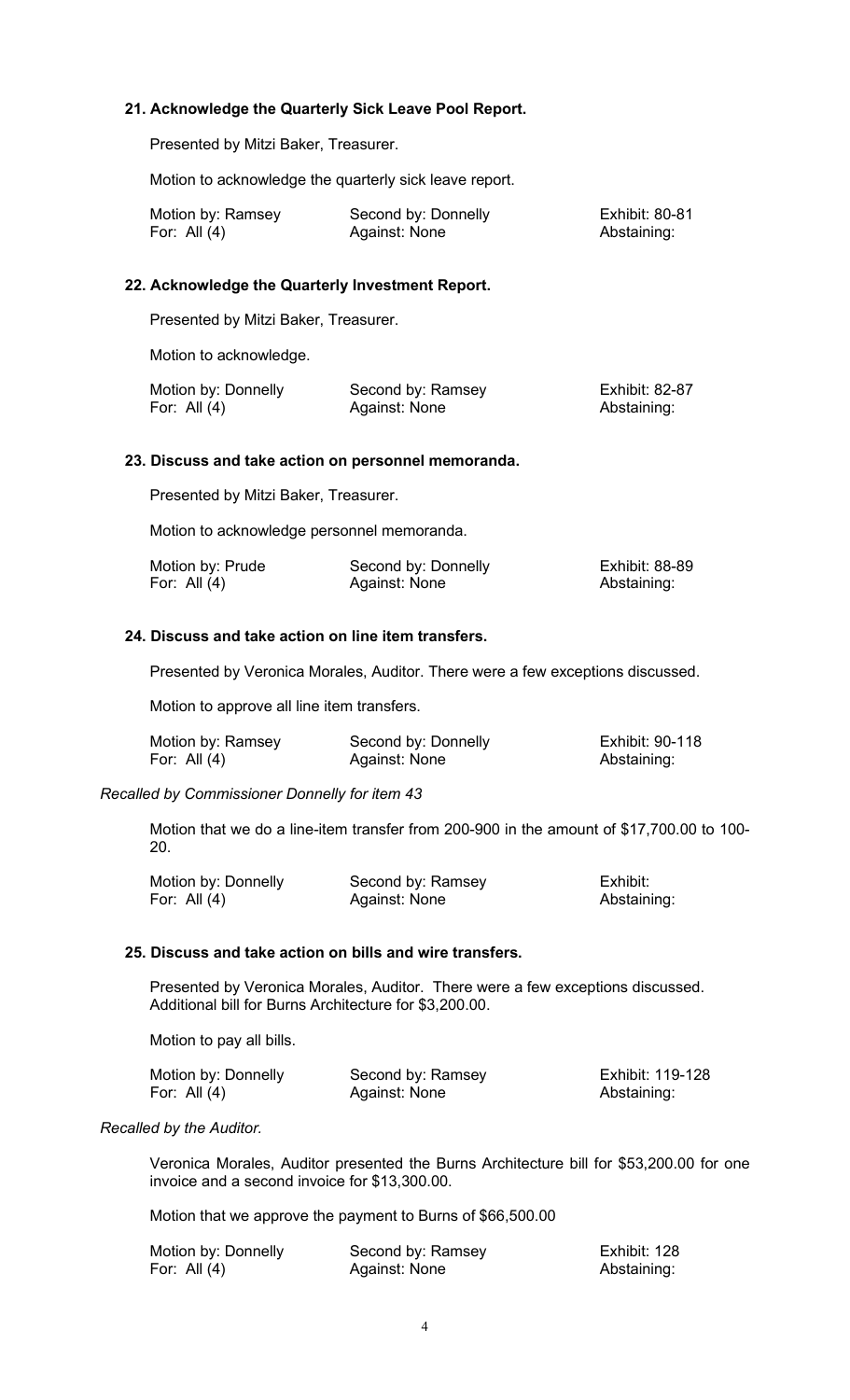# **26. Acknowledge Summary of All Collections for November and December 2021 for Tax Office.**

Presented by Karen Hood, Tax Assessor Collector.

Motion to acknowledge the summary of all collections for November and December 2021.

| Motion by: Ramsey | Second by: Donnelly | Exhibit: 129-131 |
|-------------------|---------------------|------------------|
| For: All $(4)$    | Against: None       | Abstaining:      |

*Recall item 4*

## **27. Discuss and take action authorizing County Judge to sign the Baker & Taylor DVD Lease renewal agreement.**

Presented by Debbie Garza, Library Director.

Motion authorizing the County Judge to sign the Baker & Taylor DVD lease renewal agreement.

| Motion by: Ramsey | Second by: Prude | Exhibit: 132-133 |
|-------------------|------------------|------------------|
| For: All $(4)$    | Against: None    | Abstaining:      |

# **28. Discuss and take action hiring Library Specialist I at a Grade 11, Step 4.**

Presented by Debbie Garza, Library Director. The candidate has a master's in library science. Mitzi Baker, Treasurer answered the Courts questions.

Motion to do a onetime exception based on a MLS Degree of hiring her at an 11.4.

| Motion by: Prude | Second by: Ramsey | Exhibit: 134-138 |
|------------------|-------------------|------------------|
| For: All $(4)$   | Against: None     | Abstaining:      |

#### **29. Discuss and take action on usage policy for Library's Business Resource & Information Center.**

Presented by Debbie Garza, Library Director. They are transferring one of the study rooms into a Business Resource and information center.

Motion that we approve the policy for MCPL Business Resource & Information Center.

| Motion by: Donnelly | Second by: Ramsey | Exhibit: 139-141 |
|---------------------|-------------------|------------------|
| For: All $(4)$      | Against: None     | Abstaining:      |

#### **30. Receive E-resources report for Library.**

Presented by Debbie Garza, Library Director and Matthew Glaser, Assistant Library Director.

Report only no action necessary. The contract only no action necessary.

# **31. Receive Exhibits report for Library.**

Presented by Debbie Garza, Library Director and Julie Pearson, Assistant Library Director.

Report only no action necessary. The state of the second series of the Exhibit: 155-157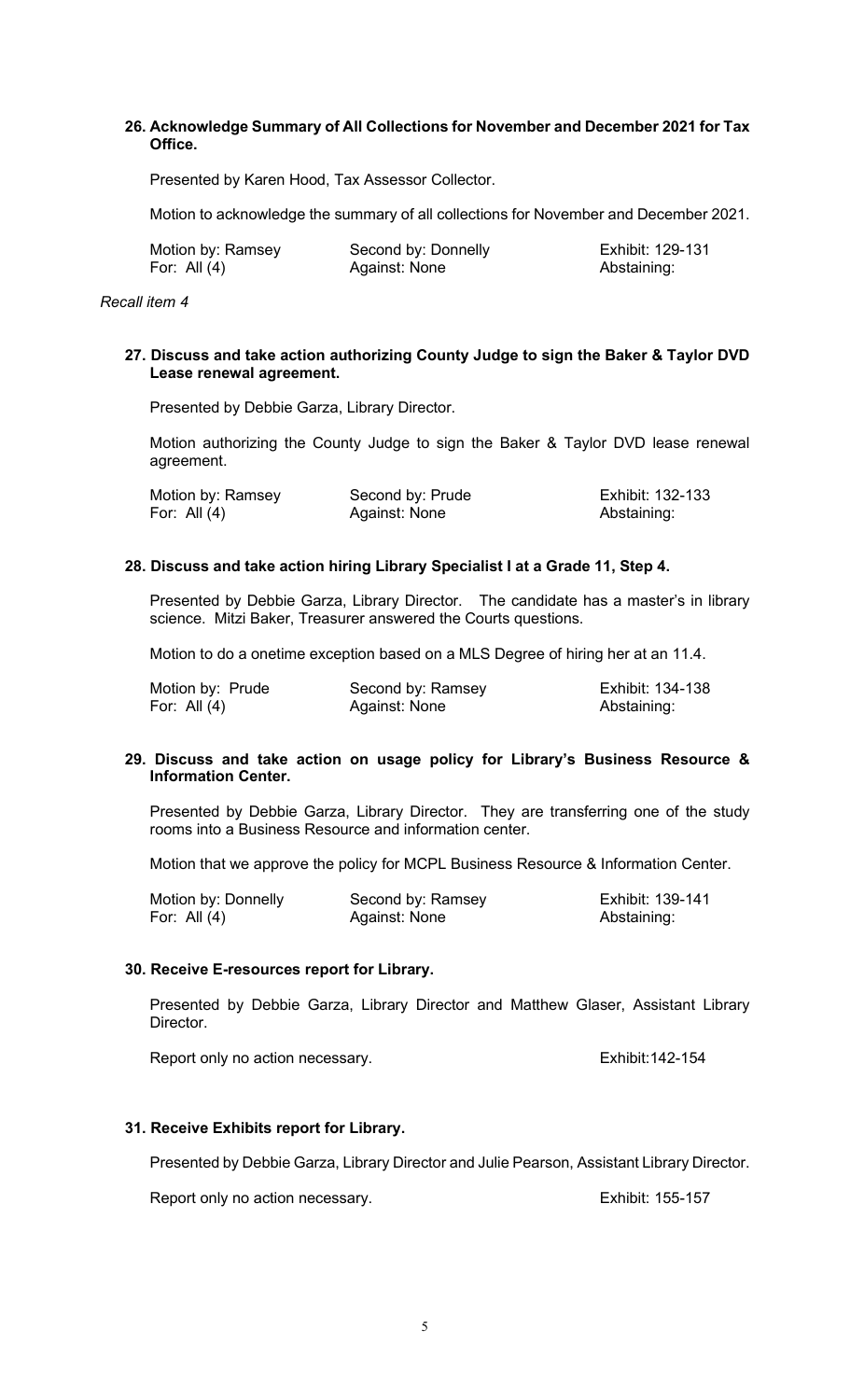## **32. Discuss and take action on Grant Application #3640504 for Restitution Specialist.**

Presented by Laura Nodolf, District Attorney. The grant has a 20% cash match of \$15,758.23 that will be funded out of the District Attorney special account.

Motion to submit the OOG grant application #3640504 for restitution specialist.

| Motion by: Ramsey | Second by: Donnelly | Exhibit: 158 |
|-------------------|---------------------|--------------|
| For: All (4)      | Against: None       | Abstaining:  |

#### **33. Discuss and take action on Resolution letter for Grant #3640504 for Victim's Assistance Grant.**

Presented by Laura Nodolf, District Attorney.

Motion that the Commissioners Court sign the resolution letter for grant #3640504 Victim's assistance grant.

| Motion by: Donnelly | Second by: Prude | Exhibit: 159-160 |
|---------------------|------------------|------------------|
| For: All $(4)$      | Against: None    | Abstaining:      |

## **34. Discuss and take action on CEO/Law Enforcement Certifications and Assurances Form for Grant #3640504.**

Presented by Laura Nodolf, District Attorney.

Motion for the County Judge to sign the certification and assurance forms for Grant #3640504 Victim assistance grant.

| Motion by: Donnelly | Second by: Prude | Exhibit: 161-162 |
|---------------------|------------------|------------------|
| For: All $(4)$      | Against: None    | Abstaining:      |

#### **35. Discuss and take action on TechShare Prosecutor Resource Sharing Agreement.**

Presented by Laura Nodolf, District Attorney. This is an annual agreement. Commissioner Donnelly stated how good the Prosecutor program is. The Court program is 90% up.

Motion that we approve for the County Judge to sign the Techshare Prosecutor Resource Sharing Agreement.

| Motion by: Donnelly | Second by: Prude | Exhibit: 163-174 |
|---------------------|------------------|------------------|
| For: All $(4)$      | Against: None    | Abstaining:      |

#### **36. Discuss and take action on new A.R.T.S. rose trial to be planted in place of the old roses in front of Courthouse.**

Presented by Jenny Hilton, County Judge Administrator.

Motion that we approve the A.R.T.S rose trial to be planted in front of the old roses in front of the Courthouse.

| Motion by: Donnelly | Second by: Ramsey | Exhibit: 175 |
|---------------------|-------------------|--------------|
| For: All $(4)$      | Against: None     | Abstaining:  |

## **37. Receive Covid update.**

Presented by Robert Segura, HR Director.

Report only no action necessary. The contract only no action necessary.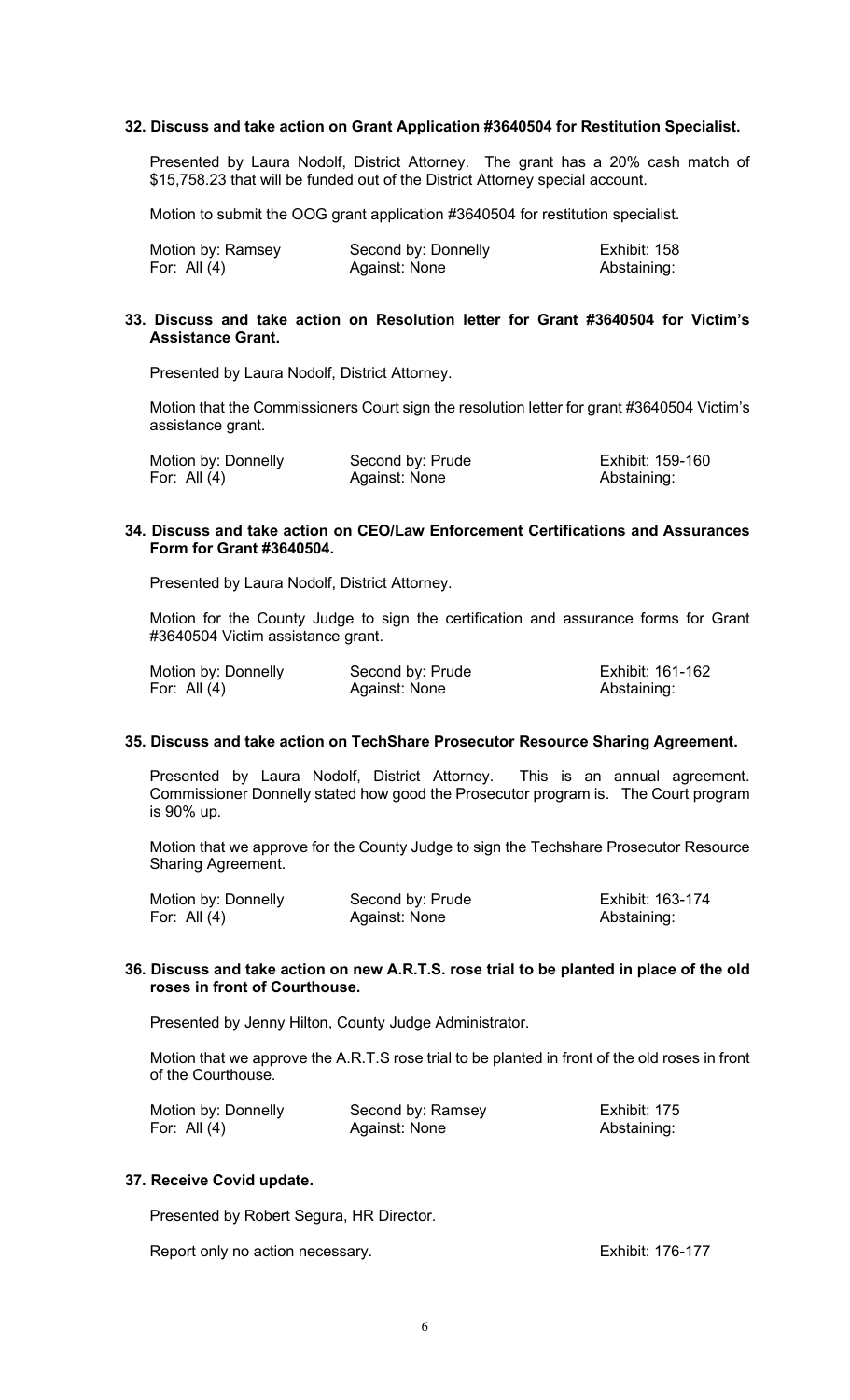## **38. Discuss and take action on Midland County Internship Program for Summer 2022.**

Presented by Robert Segura, HR Director. This has been budgeted.

Motion to bring back the Annual Midland County Internship Program for Summer 2022.

| Motion by: Ramsey | Second by: Prude | Exhibit: 178 |
|-------------------|------------------|--------------|
| For: All $(4)$    | Against: None    | Abstaining:  |

## **39. Discuss and take action allowing HR to host Chili Cook-Off.**

Presented by Robert Segura, HR Director. Target date of March 17, 2022.

Motion that we allow HR to host a Chili Cook-off this year.

| Motion by: Prude | Second by: Ramsey | Exhibit: 179 |
|------------------|-------------------|--------------|
| For: All $(4)$   | Against: None     | Abstaining:  |

#### **40. Discuss and take action on LEB renovation.**

Presented by Kristy Engeldahl, Purchasing Agent. Burns Architects suggested a small renovation to the LEB to meet our immediate needs. We have a quote from LMC Corp. in the amount of \$89,846.69 using the buyboard cooperative contract. Andrew Avis, Public Works Director joined the conversation. The funds will be moved from capital projects into building maintenance.

Motion to accept the quote from LMC Corp. as the suggestion from Burns Architects for the small renovation on the LEB in the amount of \$89,846.69.

| Motion by: Ramsey | Second by: Donnelly | Exhibit: 180-192 |
|-------------------|---------------------|------------------|
| For: All $(4)$    | Against: None       | Abstaining:      |

#### **41. Discuss and take action establishing a procedure for obtaining/assigning security camera access.**

Presented by Mike Atkins, IT Director. Would like to establish a procedure for security camera access. There was a discussion about Courthouse security being the arbitrator.<br>Tabled for more information Tabled for more information

#### **42. Discuss and take action on Microsoft License Agreement for Library.**

Presented by Mike Atkins, IT Director.

Motion that we obtain the Judges signature for the Microsoft license agreement for the Library.

| Motion by: Donnelly | Second by: Ramsey | Exhibit: 194-199 |
|---------------------|-------------------|------------------|
| For: All $(4)$      | Against: None     | Abstaining:      |

#### **43. Discuss and take action on agreement with Magrym to perform schematics for concept of SH 1379.**

Presented by Andrew Avis, Public Works Director and Commissioner Donnelly. Asked for some studies of SH 1379. They wanted to look north of 307. There was a discussion to have the funds come out of Commissioner Courts professional services account. \$17,700.00. County Attorney, Russell Malm stated he would need to make some minor changes to the agreement.

Motion that we authorize the agreement with Magrym to perform initial schematics to define concepts for State Highway 1379 for uses as coordination with TxDot.

| Motion by: Donnelly | Second by: Ramsey | Exhibit: 200-206 |
|---------------------|-------------------|------------------|
| For: All $(4)$      | Against: None     | Abstaining:      |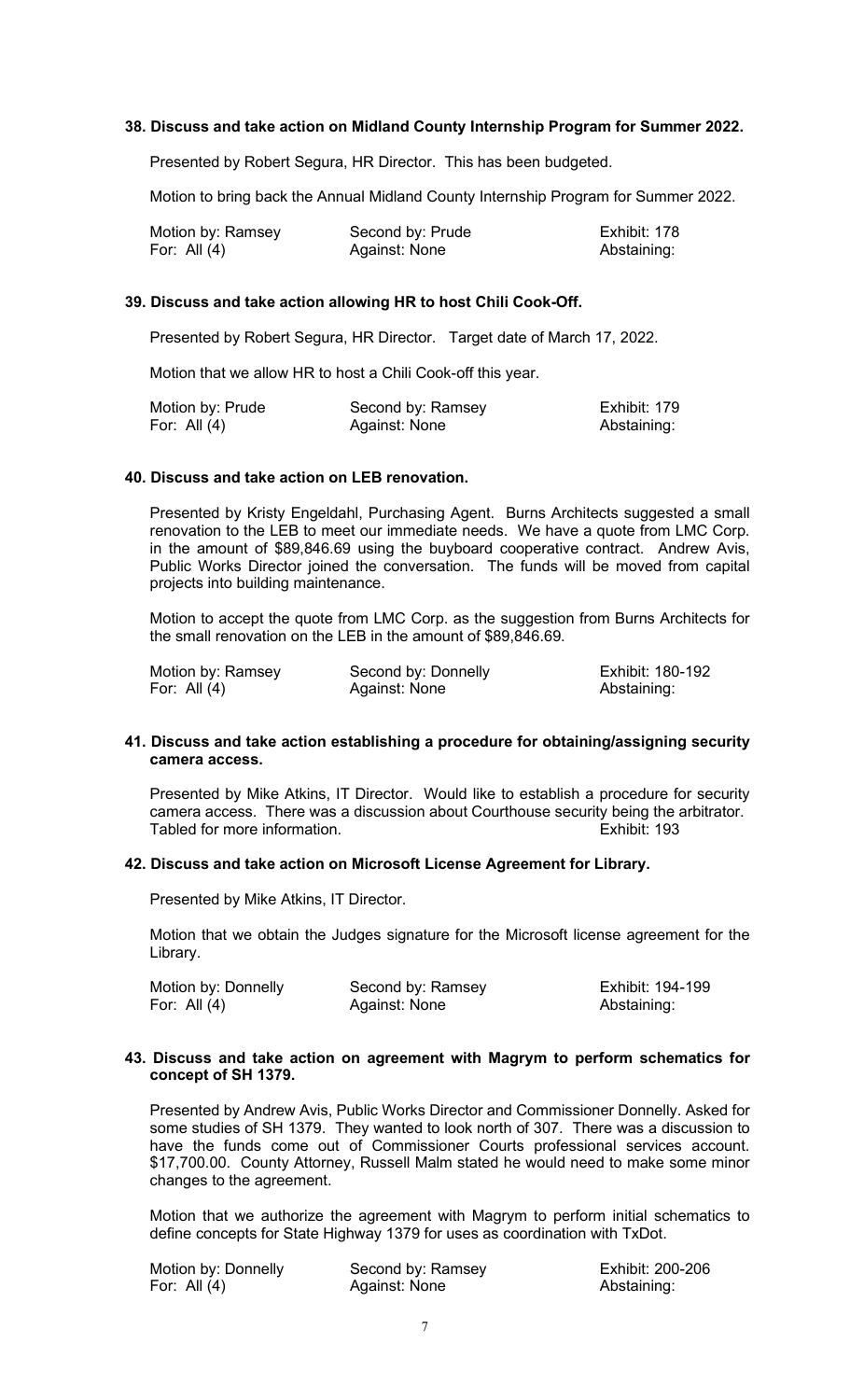*10:31am take a 10min break. 10:46am back into Regular Session.*

## **44. Discuss and take action on Accordian Rose Plat.**

Presented by Andrew Avis, Public Works Director. New development in Precinct 2.

Motion that we approve the Accordion Rose addition.

| Motion by: Donnelly | Second by: Ramsey | Exhibit: 207-208 |
|---------------------|-------------------|------------------|
| For: All $(4)$      | Against: None     | Abstaining:      |

## **45. Discuss and take action authorizing Public Works to utilize Flood Plain Permit Application Form.**

Presented by Andrew Avis, Public Works Director.

Motion that we authorize Public Works to utilize Flood Plain Permit Application form.

| Motion by: Donnelly | Second by: Ramsey | Exhibit: 209-211 |
|---------------------|-------------------|------------------|
| For: All $(4)$      | Against: None     | Abstaining:      |

## **46. Discuss and take action on land acquisition, design, and construction of CR 120 extension to CR 1210.**

Presented by Andrew Avis, Public Works Director. There has been some confusion in this area. This will take some land acquisition and some time to accomplish.

Motion authorizing the Department of Public Works to execute land acquisition, design, and construction of CR 120 extension to CR 1210.

| Motion by: Ramsey | Second by: Donnelly | Exhibit: 212-217 |
|-------------------|---------------------|------------------|
| For: All $(4)$    | Against: None       | Abstaining:      |

There was some discussion about a caliche road during the interim. Ruben Mata, Facilities Director, Kristy Engeldahl, Purchasing Agent and Russell Malm, County Attorney joined the conversation. This is a safety concern.

Motion that we approve the Public Works Department to commence land acquisitions, design, and construction of CR 120 extension to CR 1210 with the exemption of 262.024 part 2 being a safety issue. Necessary to protect the health and safety of the public.

| Motion by: Donnelly | Second by: Ramsey | Exhibit: 212-217 |
|---------------------|-------------------|------------------|
| For: All $(4)$      | Against: None     | Abstaining:      |

#### **47. Discuss and take action on variances for Greenwood Country Estates Phase 3.**

Presented by Andrew Avis, Public Works Director. This is in Precinct 2.

Motion that we allow the variances to subdivision called Greenwood Country Estates Phase 3 subject to supply of water from park water to the subdivision.

| Motion by: Donnelly | Second by: Ramsey | Exhibit: 218-254 |
|---------------------|-------------------|------------------|
| For: All $(4)$      | Against: None     | Abstaining:      |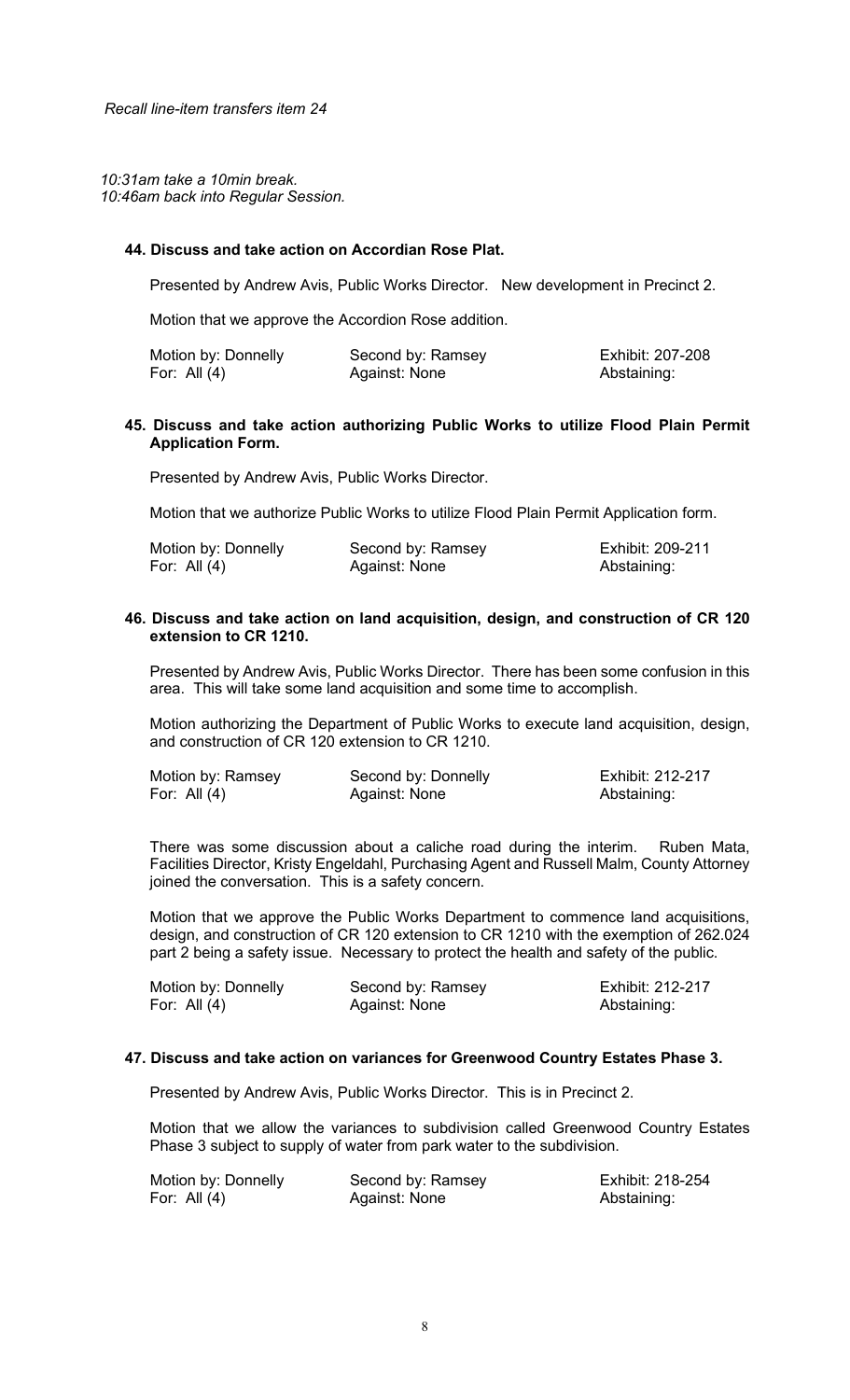## **48. Discuss and take action on contracts with Reese Albert for CR 1232 Phase 3 and LOSA at SH 158.**

Presented by Andrew Avis, Public Works Director.

Motion authorizing the County Judge to execute the County form contract with Reese Albert for previously awarded projects via RFP for CR 1232 phase 3 and LOSA at SH 158.

| Motion by: Ramsey | Second by: Donnelly | Exhibit: 255-293 |
|-------------------|---------------------|------------------|
| For: All $(4)$    | Against: None       | Abstaining:      |

## **49. Discuss and take action on Marks Landing Plat**

Presented by Andrew Avis, Public Works Director.

Motion that we authorize the County Judge to sign the mylars for Marks Landing Plat.

| Motion by: Donnelly | Second by: Ramsey | Exhibit: 294-295 |
|---------------------|-------------------|------------------|
| For: All $(4)$      | Against: None     | Abstaining:      |

# **50. Discuss and take action on letter of no objection for CR 1232 Phase 3.**

Presented by Andrew Avis, Public Works Director.

Motion that we authorize the County Judge to sign the letter of no objection for the crossing of the Nustar pipeline at CR 1232 Phase 3 project.

| Motion by: Donnelly | Second by: Ramsey | Exhibit: 296-306 |
|---------------------|-------------------|------------------|
| For: All $(4)$      | Against: None     | Abstaining:      |

## **51. Receive presentation regarding public works planning.**

Hold for Executive Session. Exhibit: 307

#### **52. Discuss and take action on dedication process of private roads into county maintenance and preservation.**

Presented by Andrew Avis, Public Works Director.

Motion that we authorize the Department of Public Works and Department of Road and Bridge to begin dedication process of private roads into the county system of maintenance and preservation.

| Motion by: Donnelly | Second by: Ramsey | Exhibit: 308-319 |
|---------------------|-------------------|------------------|
| For: All $(4)$      | Against: None     | Abstaining:      |

# **53. Discuss and take action on agreement with Grantworks.**

Tabled.

# **54. Discuss and take action on contract with Normandy Group.**

Tabled.